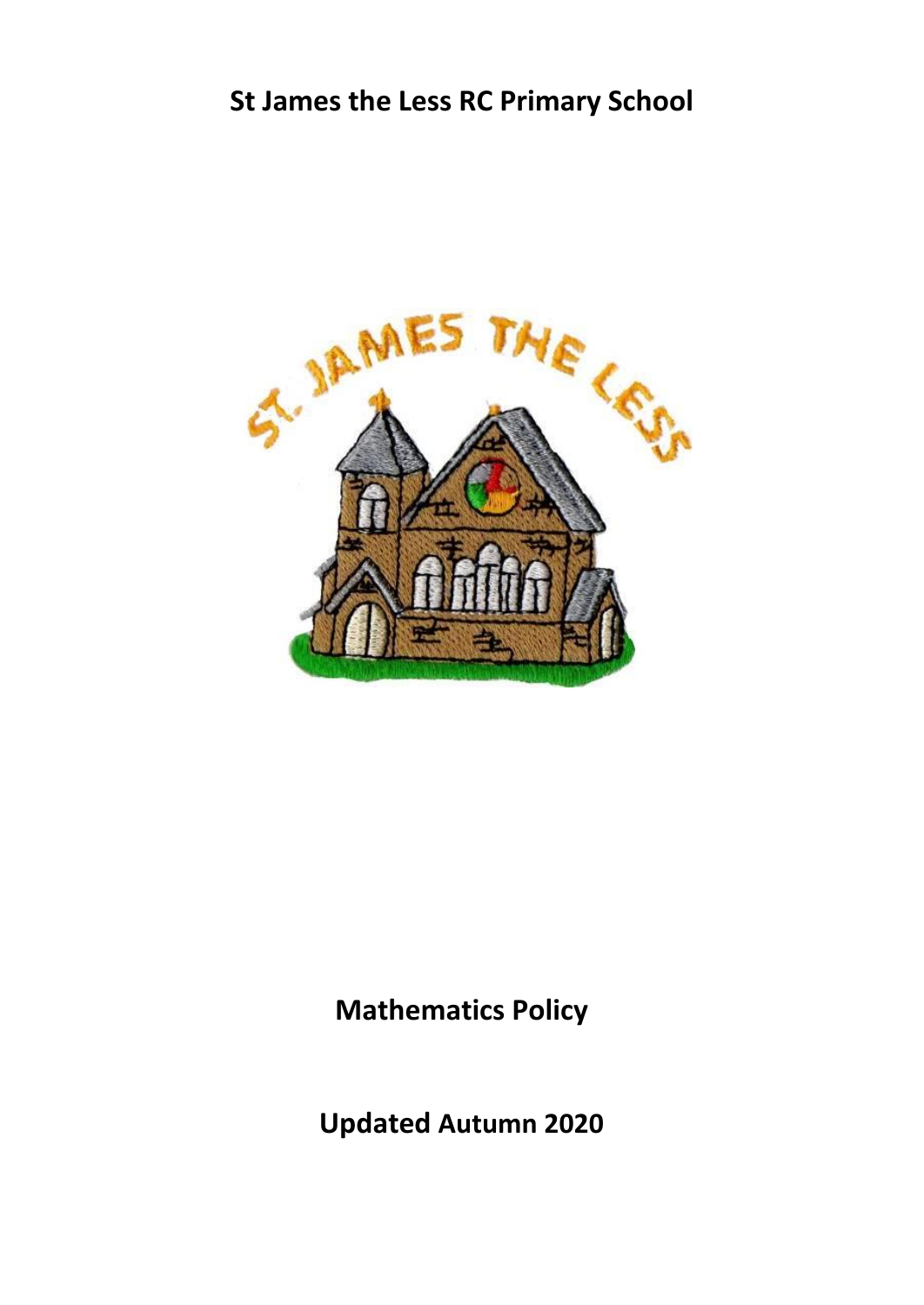

#### **1 Introduction**

Mathematics is important in everyday life. It is integral to all aspects of life and with this in mind we endeavour to ensure that children develop a healthy and enthusiastic attitude towards mathematics that will stay with them.

This policy outlines what we are aiming to achieve in respect of pupils' mathematical education. It also describes our agreed approach to the planning, delivery and assessment of the mathematics' curriculum.

The National Curriculum (2014) for mathematics describes what must be taught in each key stage. The mathematics taught and the methods used reflect both the statutory requirements and the non-statutory guidance and recommendations outlined in the following documents:

- (A) The Revised Statutory Framework for the EYFS (2017)
- (B) The Development Matters in the EYFS (2012)
- (C) Mathematics Programmes of Study: key stages 1 and 2 National Curriculum in England (2013)
- (D) Mathematics Planning National Curriculum documentation Lancashire County Council (2013)

This policy provides information and guidance for staff, governors and other interested persons.

The aims of mathematics are:

 become fluent in the fundamentals of mathematics, including through varied and frequent practice with increasingly complex problems over time, so that pupils develop conceptual understanding and the ability to recall and apply knowledge rapidly and accurately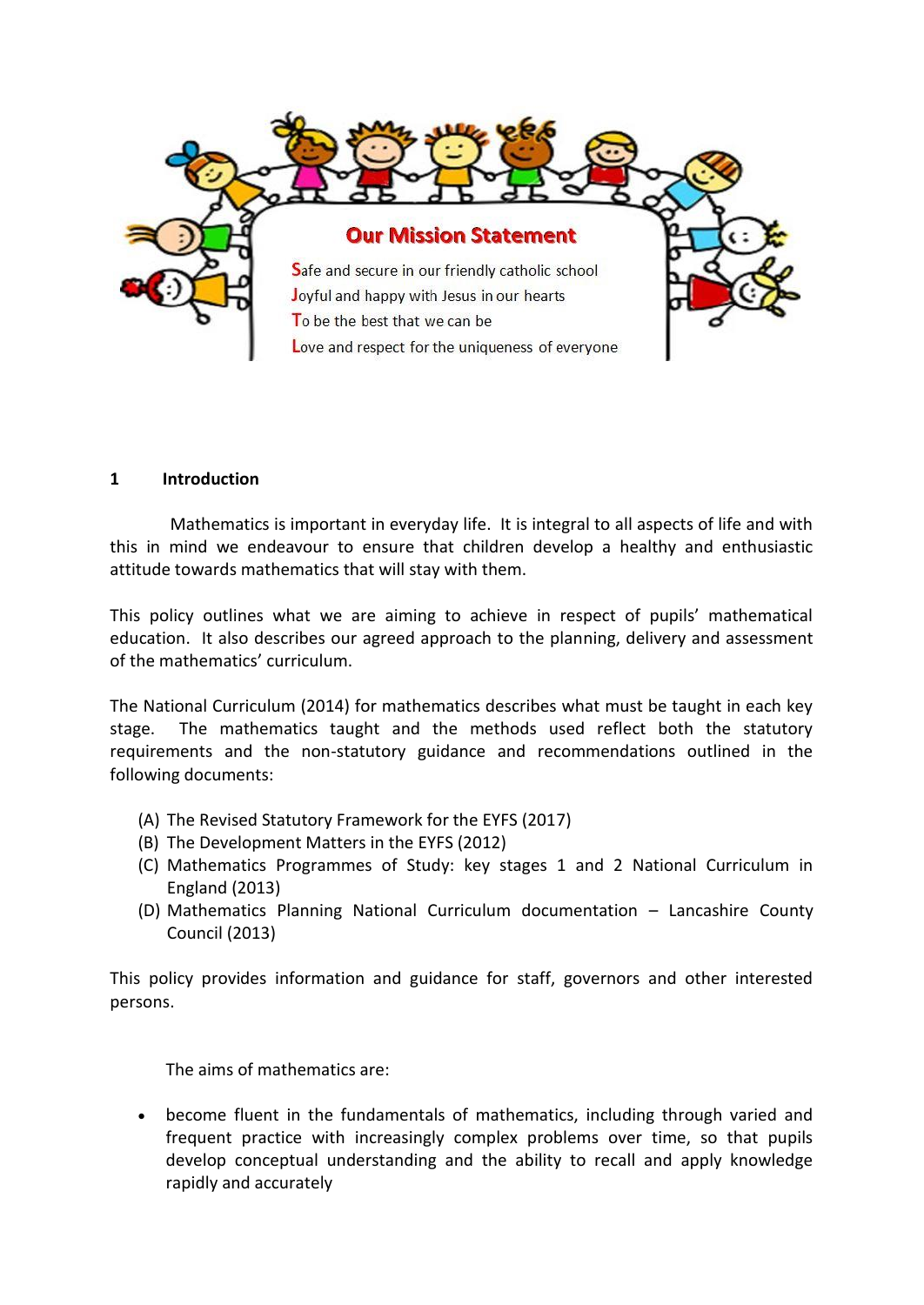- reason mathematically by following a line of enquiry, conjecturing relationships and generalisations, and developing an argument, justification or proof using mathematical language
- solve problems by applying their mathematics to a variety of routine and non-routine problems with increasing sophistication, including breaking down problems into a series of simpler steps and persevering in seeking solutions

## **2 Teaching and learning style**

The school uses a variety of teaching and learning styles in mathematics lessons. Our principal aim is to develop children's knowledge, skills and understanding in mathematics. We do this through a daily lesson that has a mental and oral starter, a whole class teaching input covering the learning objective, differentiated activities (individual, paired and group) and a plenary. During these lessons we encourage children to ask as well as answer mathematical questions. They have the opportunity to use a wide range of resources to support their work. When appropriate, children use ICT in mathematics lessons in order to enhance their learning. Wherever possible, we encourage the children to use and apply their learning in everyday situations.

In all classes there are children of differing mathematical ability. We recognise this fact and provide suitable learning opportunities for all children by matching the challenge of the task to the ability of the child and give support where required.

## **3 Scheme of work**

Our school has adopted the scheme of work produced by the Lancashire maths team. The scheme sets out the objectives to be taught in each year group on a week by week basis. The scheme ensures full coverage of the 2014 National Curriculum and builds in continuity and progression throughout the school.

## **4 Mathematics curriculum planning**

Mathematics is a core subject in the National Curriculum, and we use the Mathematics Programmes of Study: key stages 1 and 2 National Curriculum in England (2013) and the Mathematics Planning National Curriculum documentation – Lancashire County Council (2014) as the basis for implementing the statutory requirements of the programme of study for mathematics.

We carry out the curriculum planning in mathematics in line with the structures and recommendations outlined in the LCC medium term planning documentation. Our weekly plans list the specific learning objectives for each lesson and give details of how the lessons are to be taught.

The headteacher and mathematics subject leader are responsible for monitoring the mathematics planning within our school.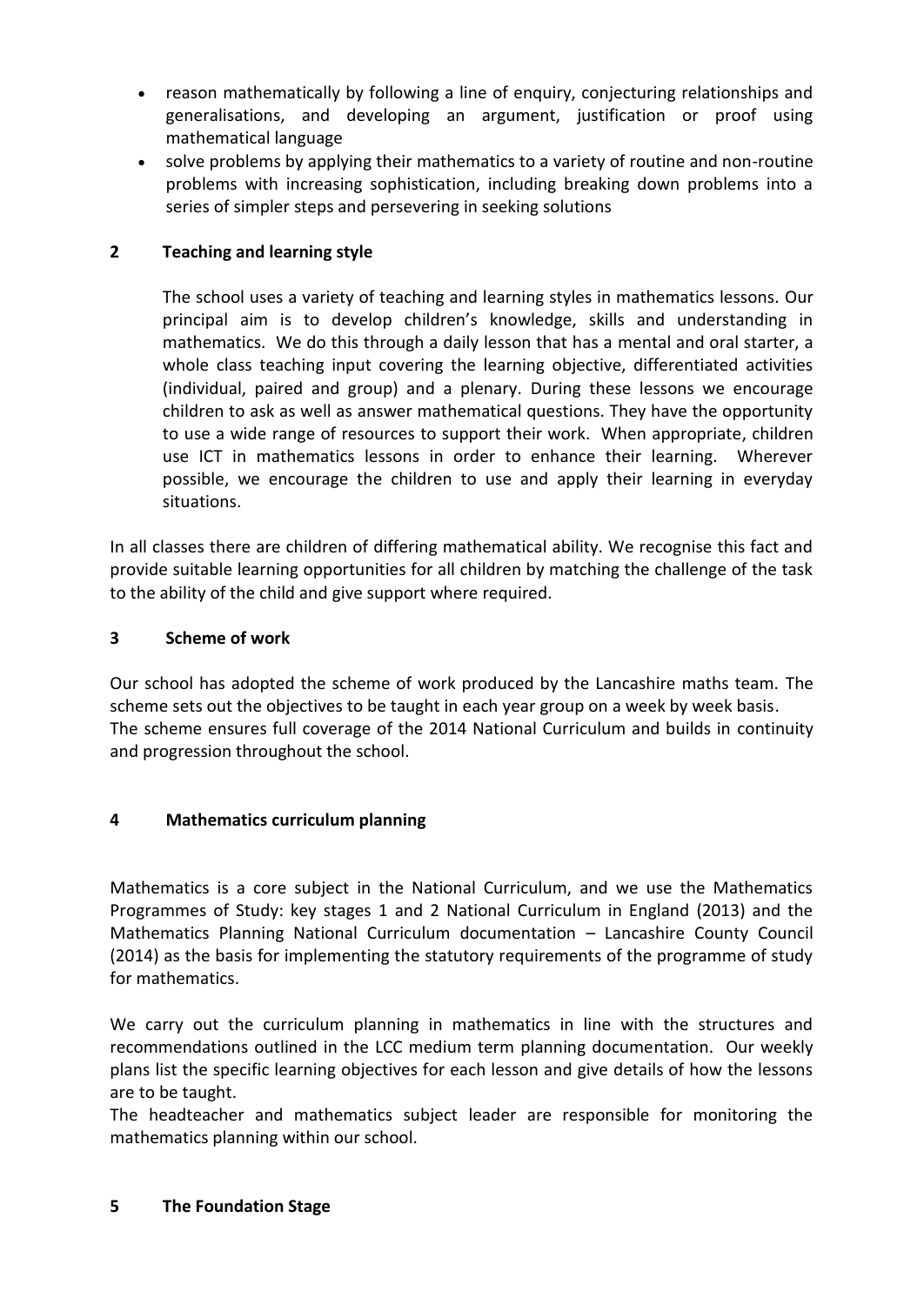Work undertaken within the Early Years Foundation Stage is guided by the requirements and recommendations set out in the Revised Statutory Framework for the EYFS (2017), the Development Matters in the EYFS (2012) and the Lancashire Planning Support Tools. We give all the children ample opportunity to develop their understanding of number, measurement, pattern, shape and space through varied activities that allow them to enjoy, explore, practise and talk confidently about mathematics.

## **6 Contribution of mathematics to teaching in other curriculum areas**

Throughout the whole curriculum opportunities exist to extend and promote mathematics. All staff will promote diversity where appropriate, ensuring our diverse communities are accurately reflected and represented.

## **7 Teaching mathematics to children with special needs**

Within the daily mathematics lesson teachers not only provide activities to support children who find mathematics difficult, but also activities that provide appropriate challenges for children who are high achievers in mathematics (AGT). When additional support staff are available to support groups or individual children they work collaboratively with the class teacher.

Children identified with special needs under "school action" have Individual Education Plans (IEP's).

## **8 Assessment and recording**

Assessment has two main purposes:

- assessment of learning (also known as summative assessment);
- assessment for learning (also known as formative assessment).

At St James the Less Primary School we recognise that AfL lies at the heart of promoting learning and in raising standards of attainment. We further recognise that effective AfL depends crucially on actually using the information gained.

The school supports teacher assessment through the use of the Lancashire Learning and Progression Steps. These documents set out a progression of learning for individual strands of the National Curriculum towards end of year age related expectations.

The assessment procedures within our school encompass:

- Making ongoing assessments and responding appropriately to pupils during 'day-to-day' teaching. These 'immediate' responses are often verbal and are not always recorded;
- Using knowledge of pupils drawn from ongoing pupil tracking records and the progression document to inform 'prior learning' at the beginning of each unit of work to guide our planning and teaching;
- Adjusting planning and teaching within units in response to pupils' performance;